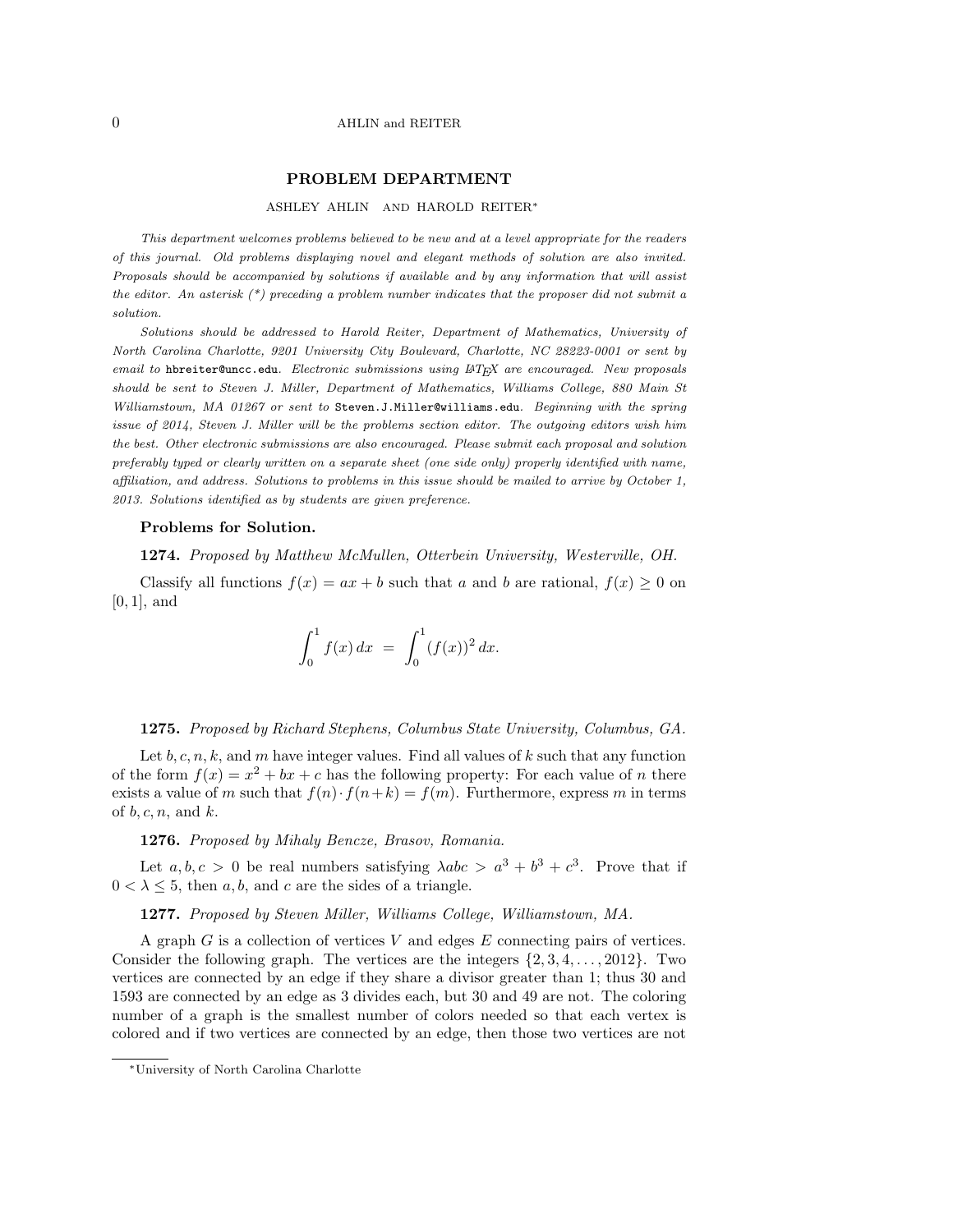colored the same. The Green Chicken says the coloring number of this graph is at most 9. Prove she is wrong, and find the correct coloring number. *This problem is from the 2012 math competition between Middlebury and Williams Colleges, known as the Green Chicken contest.*

**1278.** *Proposed by Kenny Davenport, Dallas, PA.*

Prove that

$$
(a2 - 1)\cos((n+3)\theta) - 2a1/2 \cos(n\theta) = (a - 1)2 \cos((n+1)\theta),
$$

where *a* is the real number satisfying  $a^3 = a^2 + a + 1$  and  $\theta$  satisfies

$$
\cos \theta = (1 - a)a^{1/2}/2.
$$

# **1279.** *Proposed by Stas Molchanov, University of North Carolina Charlotte*

A spherical planet has a radius of 6400 kilometers. A rope that is one centimeter longer than the circumference is stretched tight as shown, so the length of PD equals that of  $PE$ . How high is the point  $P$  above the surface of the planet?



**1280.** *Proposed by Richard Stephens, Columbus State University, Columbus, GA.* and *Moti Levy, Rehovot, Israel.*

In Problem 1265 we asked for a proof that the series below converges. Now we ask for the sum of these integrals. For each nonnegative integer  $n$  and for  $a < b$ , let

$$
x_n = \frac{1}{(b-a)^{2n+1}} \int_a^b (x-a)^n (b-x)^n dx.
$$

Prove that

$$
\sum_{n=1}^{\infty} x_n = \frac{2\sqrt{3}\pi}{9} - 1.
$$

**1281.** *Proposed by Abdilkadir Altintas*, Afyonkarahisar, Turkey.

In the circle shown, chords *BD* and *AC* intersect at *E*. The areas of triangles *AED, BEC* and *DEC* are, respectively  $S_1$ ,  $S_2$  and  $S_1 + S_2$ . Also,  $BE = 4$  and